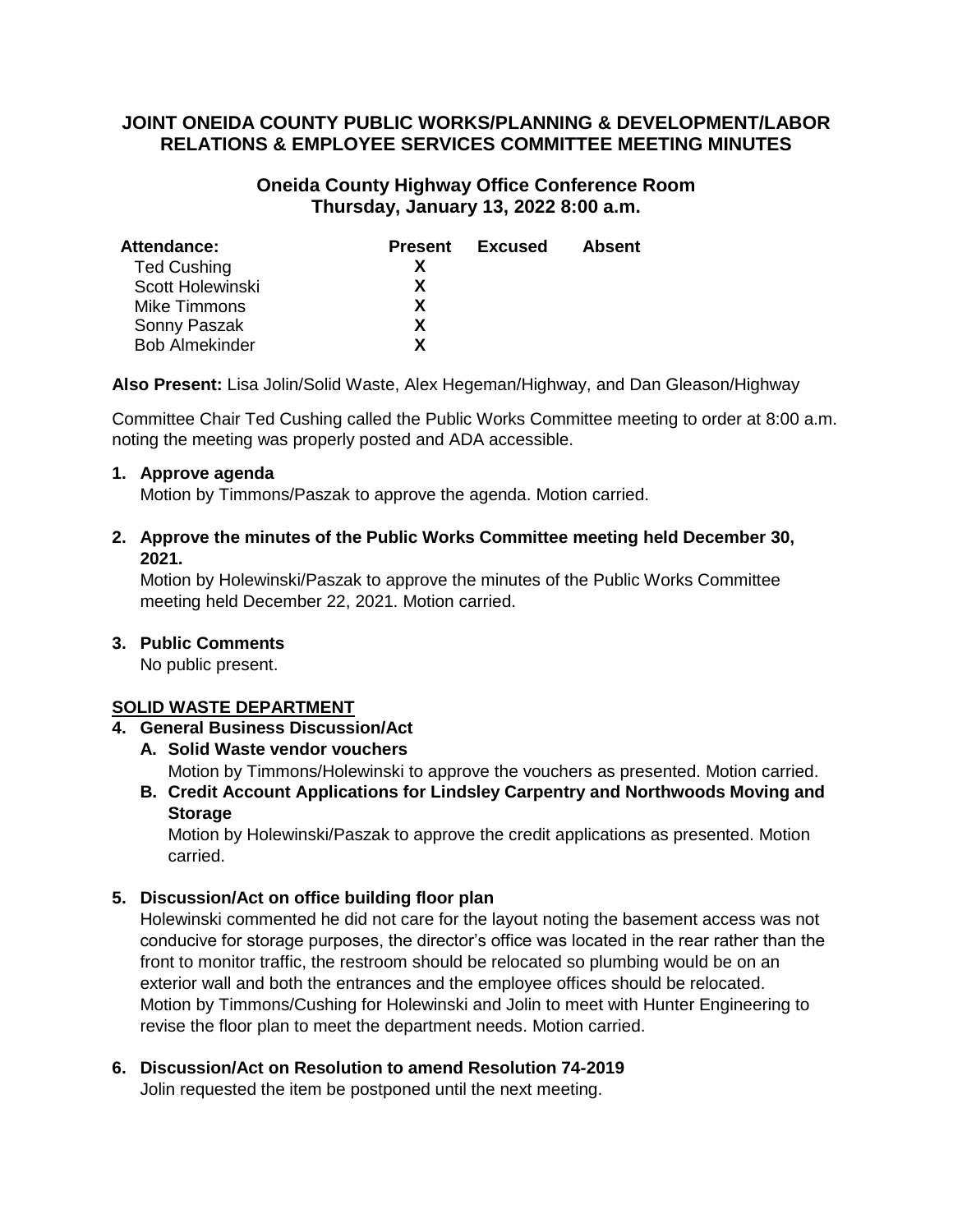# **7. Solid Waste Report/Discussion**

## **General Business**

Jolin reported the department received a complaint regarding holiday hours noting signs had been posted indicating hours, however, an internet search returned results with different hours listed by Google. Jolin noted she was unable to appease the complainant so Corporation Counsel was consulted and she was working to contact Google to resolve the issue regarding holiday hours of operation.

Jolin reported the demo site was opened and operating.

Jolin reported recycling prices are down noting rebates for bailed comingled have fallen from a high of \$42 in September down to \$15 in December. Jolin added as long they do not need to pay to process they would be okay.

The hazardous waste building was full but they were working with a new company that was able to clean it out and also made suggestions regarding packaging in order to save money.

### **8. Future Agenda Items**

- Resolution to amend Resolution 74-2019
- Solid Waste office building

### **HIGHWAY DEPARTMENT**

## **9. General Business Discussion/Act**

**A. Highway Department vendor vouchers**

Motion by Paszak/Cushing to approve the vouchers as presented. Motion carried.

## **10. Discussion/Act on patrol truck and attachment bid results**

Hegeman reported none of the bid results met the spec regarding both price and delivery dates so he was exploring the best method to move forward with either rebidding or request proposals from each of the individual bidders.

Motion by Timmons/Holewinski to reject all of the bids and bring back a workable plan. Motion carried.

#### **11. Discussion/Act on resolution approving purchase of tar kettle**

Hegeman reported the tar kettle delivery was approximately 2 to 3 months noting because it was over \$100,000 a resolution would need to go before the County Board. Motion by Holewinski/Paszak to approve the resolution for the tar kettle and forward on to the County Board for approval as a consent agenda item. Motion carried.

#### **12. Discussion/Act on resolution approving purchase of sign truck**

Hegeman reported delivery of the sign truck was for March of 2023 noting the finance director had reviewed the wording regarding the funding. Motion by Holewinski/Cushing to approve the resolution and forward on to the County Board. Motion carried.

#### **13. Discussion/Act on brine building construction update**

Hegeman reported work on the building is continuing to move forward noting he was working with VariTech to obtain the pumps and fittings necessary to transfer and install the brine maker and tanks in the new building.